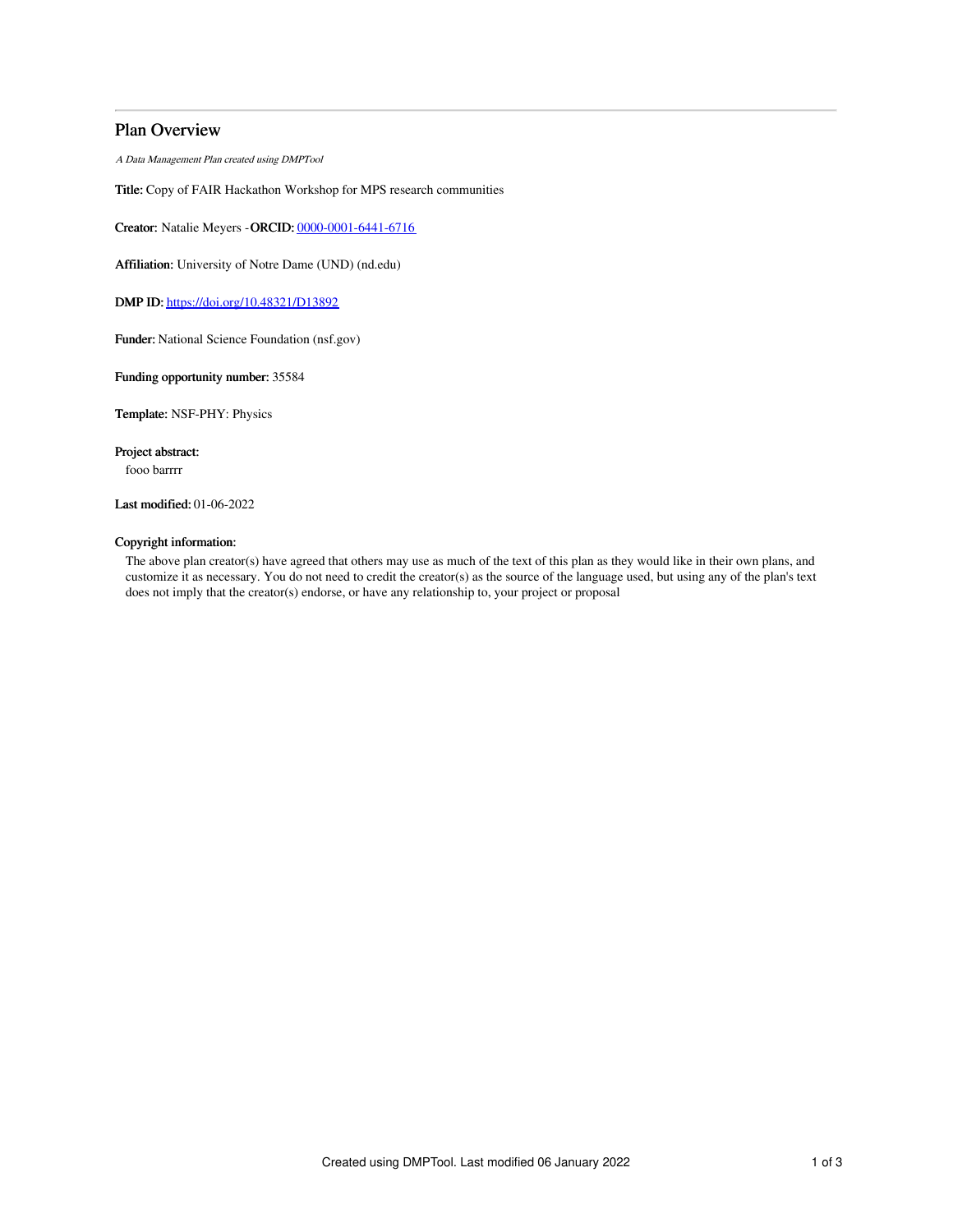# Copy of FAIR Hackathon Workshop for MPS research communities

## Publication

Investigators are expected to promptly prepare and submit for publication, with authorship that accurately reflects the contributions of those involved, all significant findings from work conducted under NSF grants. Grantees are expected to permit and encourage such publication by those actually performing that work, unless a grantee intends to publish or disseminate such findings itself.

Publication: The project will produce a final report for the workshop. The reports will be made publically available right after NSF's approval. The workshop project will have its own web site devoted to the workshop, auxiliary information, etc.

## Data types and privacy

Investigators are expected to share with other researchers, at no more than incremental cost and within a reasonable time, the primary data, samples, physical collections and other supporting materials created or gathered in the course of work under NSF grants. Grantees are expected to encourage and facilitate such sharing. Privileged or confidential information should be released only in a form that protects the privacy of individuals and subjects involved. General adjustments and, where essential, exceptions to this sharing expectation may be specified by the funding NSF Program or Division/Office for a particular field or discipline to safeguard the rights of individuals and subjects, the validity of results, or the integrity of collections or to accommodate the legitimate interest of investigators. A grantee or investigator also may request a particular adjustment or exception from the cognizant NSF Program Officer.

Data Types and Privacy: The project website will serve as a communication channel with workshop participants and the broader community of interest and be linked to a workshop project space on the open science framework(osf.io) to facilitate sharing of code and examples through github connections during the workshop and its hackathon brekaouts. We will use and encourage participant use of standardized, interchangeable, or open formats to best ensure the long-term usability of data.

## Access and sharing

Investigators and grantees are encouraged to share software and inventions created under the grant or otherwise make them or their products widely available and usable.

Access & Sharing: We will share the digital assets created for this workshop with researchers including any outputs gathered or created in the course of work and facilitate access by posting the final report and workshop information on our project website which will be linked to a project page for the workshop on the Open Science Framework.

### Policies and provisions for re-use, re-distribution, derivates

NSF normally allows grantees to retain principal legal rights to intellectual property developed under NSF grants to provide incentives for development and dissemination of inventions, software and publications that can enhance their usefulness, accessibility and upkeep. Such incentives do not, however, reduce the responsibility that investigators and organizations have as members of the scientific and engineering community, to make results, data and collections available to other researchers. Policies for re-use: We will make the final report and any digital assets created for the workshop available for re-use under a permissive license like [Attribution-ShareAlike](http://creativecommons.org/licenses/by-sa/4.0/) 4.0 International.

### Plans for archiving and preservation

NSF program management will implement these policies for dissemination and sharing of research results, in ways appropriate to field and circumstances, through the proposal review process; through award negotiations and conditions; and through appropriate support and incentives for data cleanup, documentation, dissemination, storage and the like.

Plans for archiving and preservation: We will deposit a preservation copy of the final report on our institutional repository Curate.ND.edu Notre Dame's institutional repository, which will remain accessible for at least 5 years following completion of the project regardless of whether the PI(s) are still affiliated with the university.

### Data retention

Physics Division PIs should include in their Data Management Plan those aspects of data retention and sharing that would allow them to respond to a question about a published result. Members of formal collaborations may refer to the collaboration's existing policies and practices.

Data Retention:

Final report will be preserved in Curate.ND.edu for a minimum of five years.

Project website will be served through the

University of Notre Dame's Center for Research Computing (CRC). As a CRC-managed service, the project's website will be protected logistically and physically at the CRC's data center. The project website will be hosted by the CRC as long as required by the community. The PI will utilize also the ND CRC storage resources according to the CRC's published policies. Specific to this project, this includes: the utilization of up to 4TB of redundant distributed (network) storage, nightly offsite backup, and basic web service of data sets residing in said storage. For more information please see: